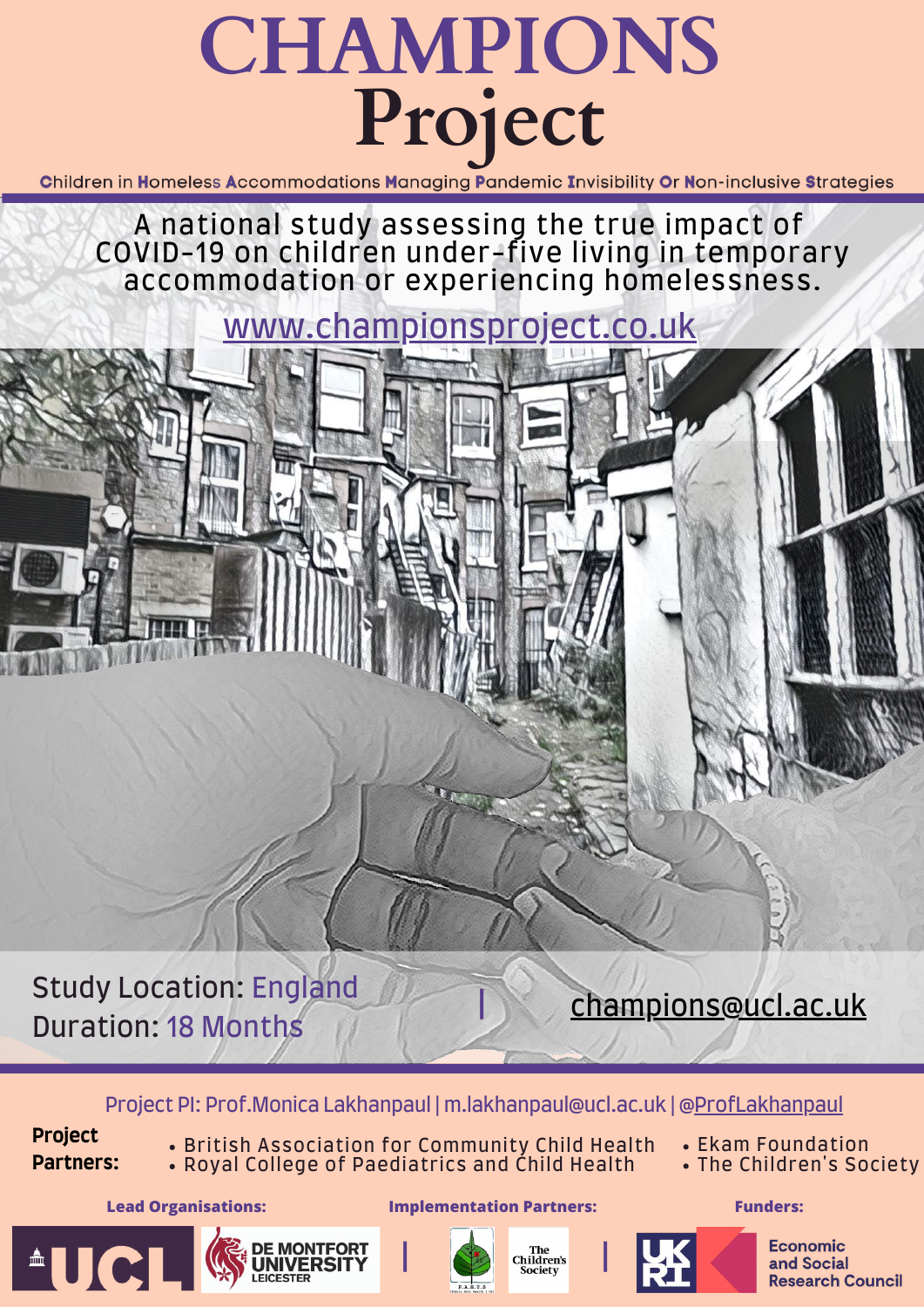# **CHAMPIONS Project**

Children in Homeless Accommodations Managing Pandemic Invisibility Or Non-inclusive Strategies

Experiencing homelessness as a child is difficult enough: it affects physical and emotional wellbeing and increases the risk of common childhood illnesses and health problems later in life. COVID-19 has impacted these children and their families harder than most, yet many vital children's health, education and social support services have been suspended, further hampering their development.

Living in temporary accommodation (TA) due to experiencing homelessness makes it difficult or impossible to follow national public health guidelines like social distancing, self-isolation and frequent hand washing, due to overcrowding and shared facilities. These guidelines also may not be culturally appropriate or accessible, especially for the disproportionately Black and Minority Ethnic homeless population.

The CHAMPIONS team, led by Professor Monica Lakhanpaul, is exploring how best to reach and help children in TA and their families, and is working in partnership with them to co-develop strategies addressing the health and wellbeing impacts of COVID-19 in the short- and long-term. The project's digital knowledge exchange platform will host experiences of families in TA as well as tailored public health messages and briefings for policymakers and health and care professionals.

The diverse, interdisciplinary research team includes expertise in co-producing strategies across sectors including child public health, economics, epidemiology, inclusion health, built environments, mental health, digital innovation and public engagement.

The Co-lead is Diana Margot Rosenthal. Co-investigators include Professor Raghu Raghavan, Dr Marcella Ucci, Dr Nadzeya Svirydzenka, Dr Michelle Heys, Professor Robert Aldridge, Professor Paula Lorgelly, Dr Kaushik Sarkar and Professor Sushma Acquilla. Supported by Dr Sorcha Mahony of The Children's Society and Dr Kartik Sharma of PAHUS. The research team includes Dr Kriss Fearon, Dr Margarita Garfias Royo, Safya Benniche and Matt Williams.The students associated with the project are Daniela Cossio Martinez,Gema Milla De La Feunte, Rosemary Roberts, Arunima Shreshtha, Jungyuan Sun, Christen van den Berghe and Priyam Deka.

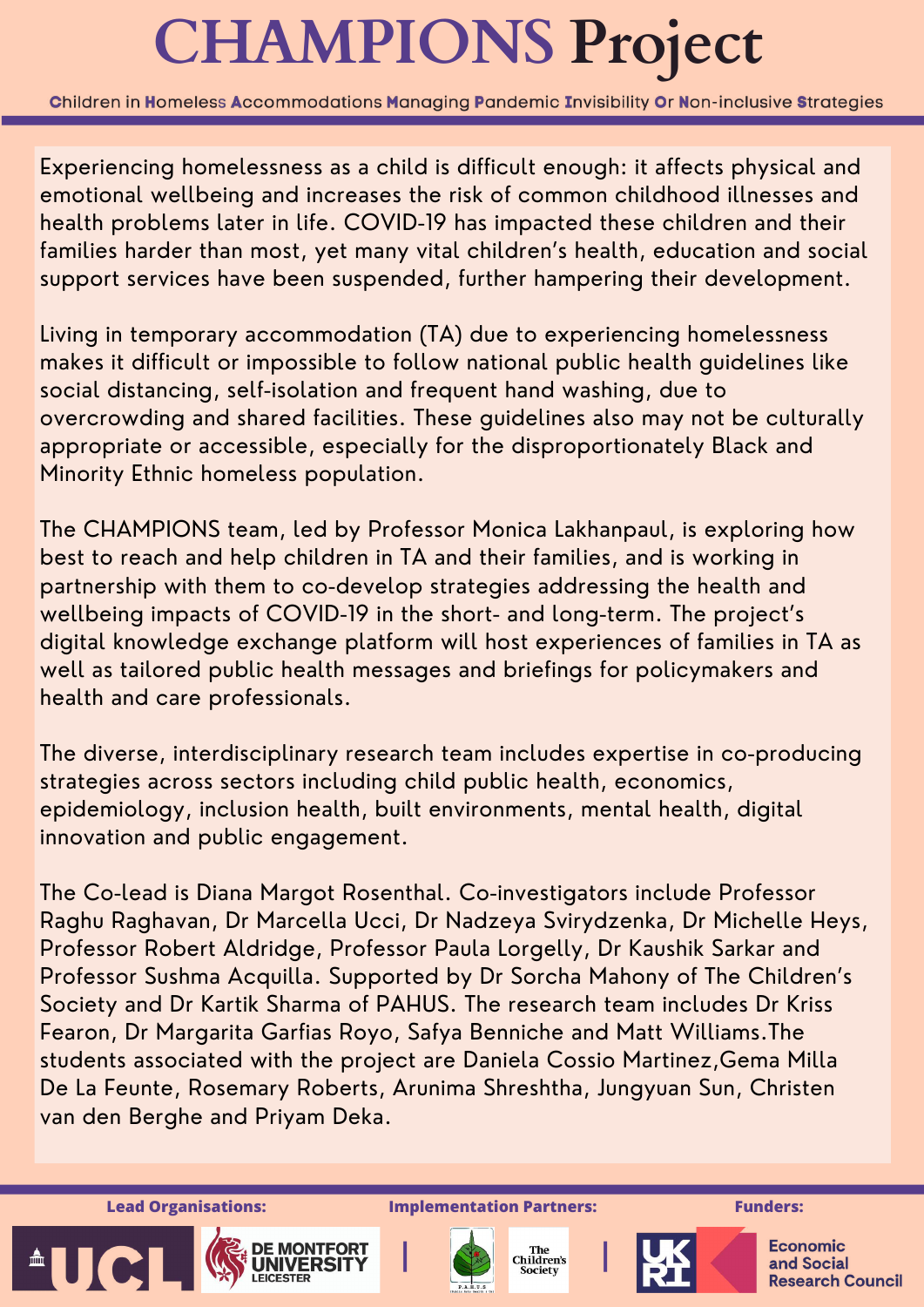### **Research Objectives**

### **1. Scoping Review:**

We are examining public health projects around the world to identify effective strategies for reaching marginalised and excluded children under-5 and for improving their access to and use of early child health programmes. We are also drawing on lived experiences from low- and middle-income countries and interviews with experts. This will help us to develop tailored solutions suitable for use in England.

### **2. Needs Analysis:**

We are working with health and care professionals that support families living in TA to understand families' needs from their perspective. Findings from interviews and a survey with professionals working for the NHS, local authorities, charities and other groups that support families living in TA with young children will help develop strategic interventions that work in practice.

We are partnering with children and families experiencing homelessness and living in temporary accommodation (TA) to explore the effect COVID-19 has had on them and what their public health needs are. We are conducting a survey and interviews in England, and we also invite people to submit their own photographs and stories as we want the outcome to be informed by citizen science. At the end of this, we will produce a needs analysis report.

#### **3. Feasibility Study:**

### **4. Knowledge Exchange:**

Throughout the project, and after, we will be sharing what we are learning from those who have experienced TA during COVID: this work is central to the CHAMPIONS project. Our knowledge exchange platform has been designed with help from families, professionals and other stakeholders. Here we will host lived experiences of TA, research findings, recommendations, and tailored public health messages.



# **CHAMPIONS Project**

Children in Homeless Accommodations Managing Pandemic Invisibility Or Non-inclusive Strategies